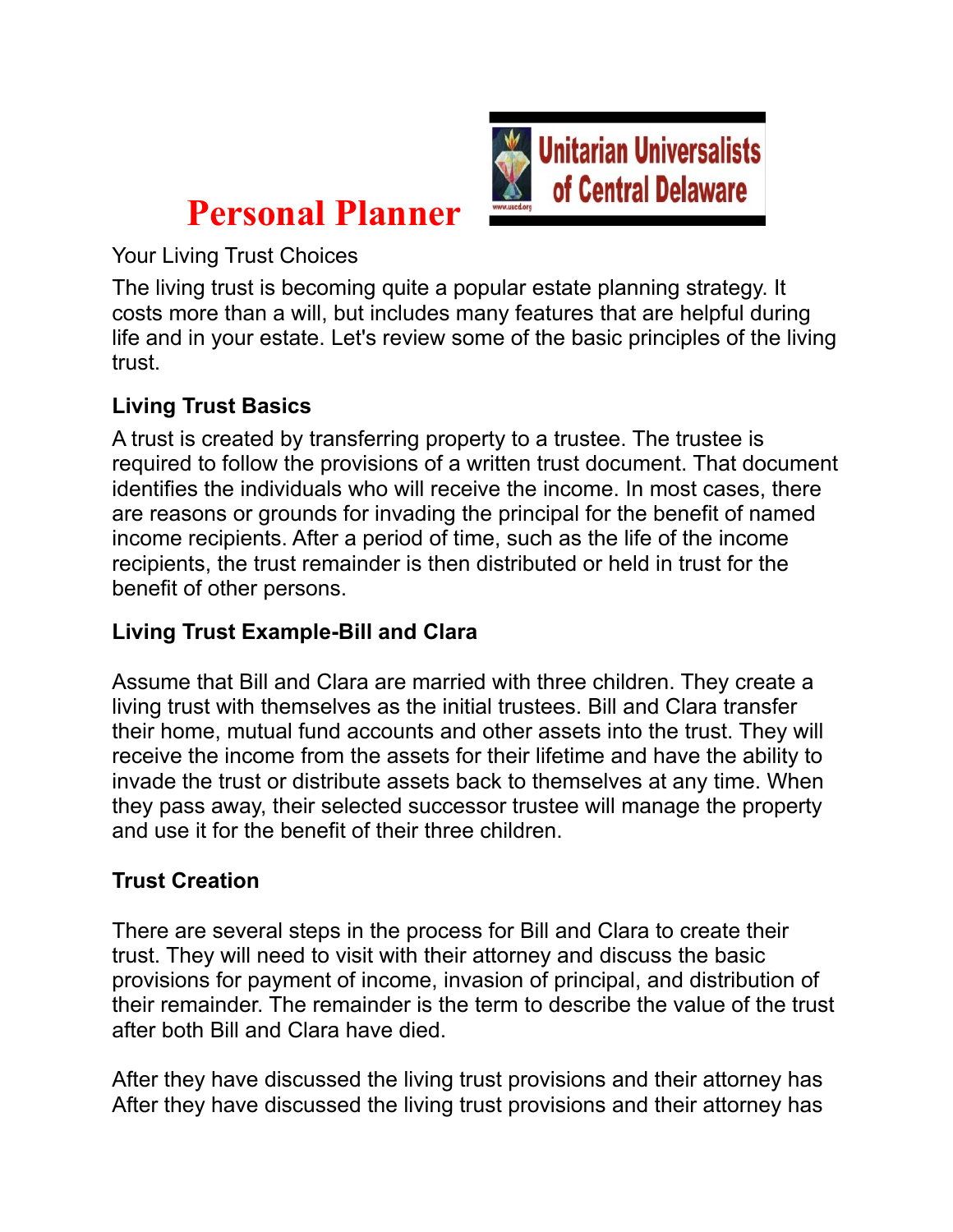drafted the trust agreement, they will then sign the trust both as the grantors and as the initial trustees. In order to have property to manage, the next step is to actually fund the trust or transfer assets to it.

The trust document will explain that Bill and Clara have the right to receive income for life from the trust. They can revoke the trust in whole or in part and transfer assets back to themselves as individuals. The trust will name one or more successor trustees. The successor will manage the trust if they are ill and are unable to manage or if they simply are no longer willing to undertake that responsibility. Finally, the trust document will explain who receives trust property after they pass away.

### **Living Trust Income Taxes**

Because Bill and Clara have the right to receive the income from the trust and also can revoke the trust, they will report all of the income on their personal IRS Form 1040. The IRS does not regard the living trust as a separate taxpayer. For tax purposes, living trust income, capital gains and deductions flow through to their personal tax return.

For example, they may transfer their residence into the trust. If the residence has a mortgage, they will still be permitted to pay the mortgage and deduct the home mortgage interest on their tax return. In addition, if the trust transfers the property to a qualified exempt charity, Bill and Clara will be permitted to report the charitable deduction on their personal tax return.

### **Funding the Trust**

Each type of asset will need to be transferred into the trust. Legal title to real estate is transferred through a deed (typically a warranty or grant deed depending upon your state). Bill and Clara signed deeds that transferred their personal residence from themselves to the trust with them as trustees. The deeds were filed with the local county registrar of deeds.

Stocks, bonds and mutual funds can be transferred into new accounts created by the trustee. In some cases, the financial services firm will require proof that you have the ability to transfer these items into the trust. Your attorney can create an "affidavit of trust" that you will sign. It will authorize the financial services company to create a new account for the trust and transfer the securities or mutual funds into that account.